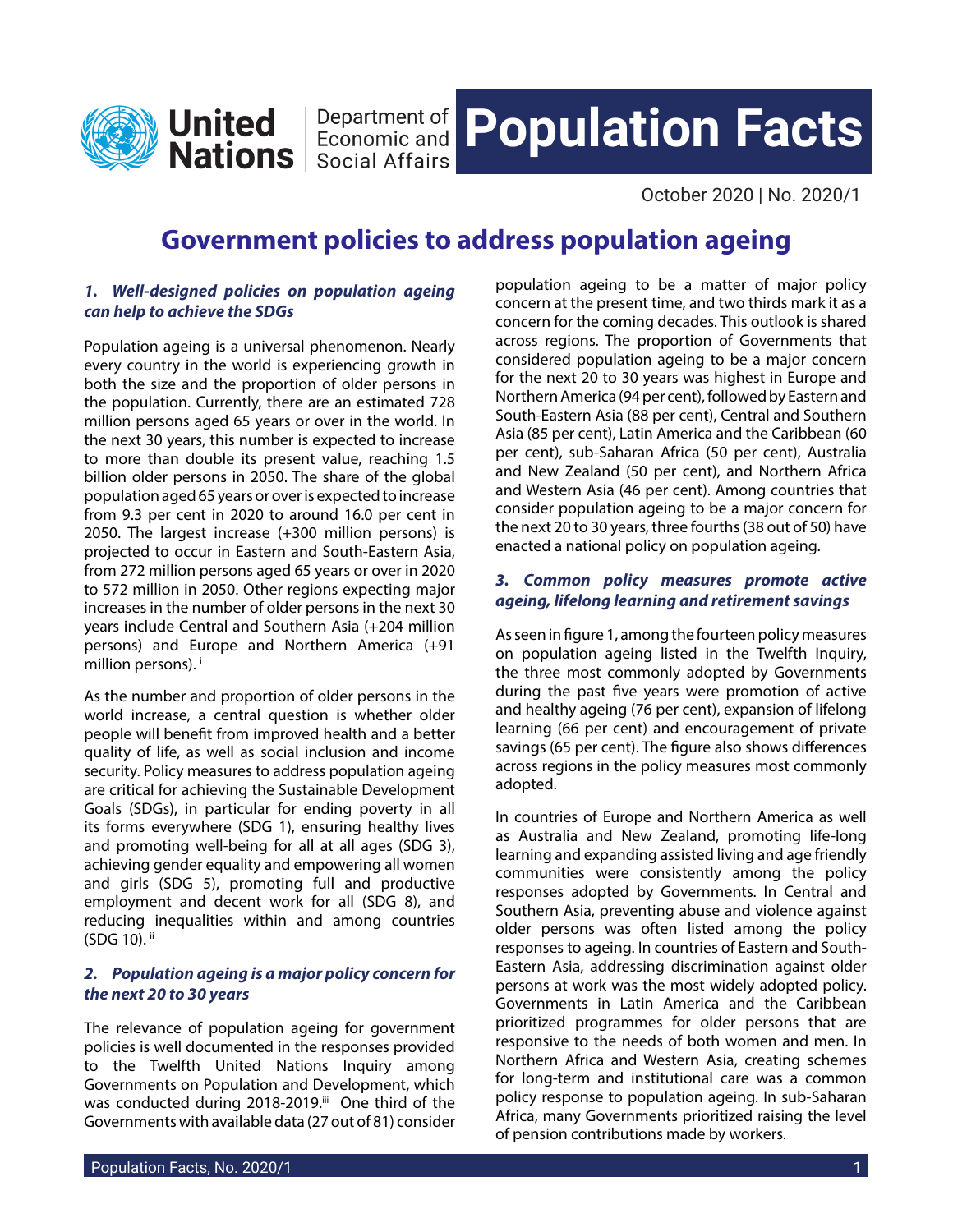

*Source:* United Nations, Department of Economic and Social Affairs, Population Division (2019). *Twelfth Inquiry among Governments on Population and Development.*

*Note:* Figure 1 presents the 14 policy measures on population ageing included in the survey. The grey bars represent global values while the dots represent regional values, based on data from countries that responded to the Twelfth Inquiry. Those countries, grouped by region, were as follows: Australia and New Zealand (Australia/New Zealand); Afghanistan, India, Iran (Islamic Republic of), Kazakhstan, Kyrgyzstan, Maldives, Pakistan, Sri Lanka and Uzbekistan (Central and Southern Asia); Cambodia, Democratic People's Republic of Korea, Japan, Malaysia, Myanmar, Philippines, Thailand and Viet Nam (Eastern and South-Eastern Asia); Belarus, Czechia, Denmark, Finland, Germany, Greece, Latvia, Lithuania, Malta, Republic of Moldova, Romania, Russian Federation, Serbia, Sweden, Switzerland, Ukraine and United Kingdom (Europe and Northern America); El Salvador, Guatemala, Haiti, Honduras and Uruguay (Latin America and the Caribbean); Armenia, Egypt, Georgia, Iraq, Libya, Morocco, Saudi Arabia, State of Palestine, Sudan, Syrian Arab Republic, Tunisia, Turkey and Yemen (Northern Africa and Western Asia); Angola, Botswana, Burkina Faso, Burundi, Cabo Verde, Cameroon, Central African Republic, Chad, Congo, Democratic Republic of the Congo, Equatorial Guinea, Ethiopia, Gabon, Gambia, Guinea, Guinea-Bissau, Liberia, Malawi, Mali, Mauritania, Mauritius, Mozambique, Namibia, Niger, Nigeria, Sao Tome and Principe, Senegal, Sierra Leone, South Africa, South Sudan, Togo and Zambia (sub-Saharan Africa).